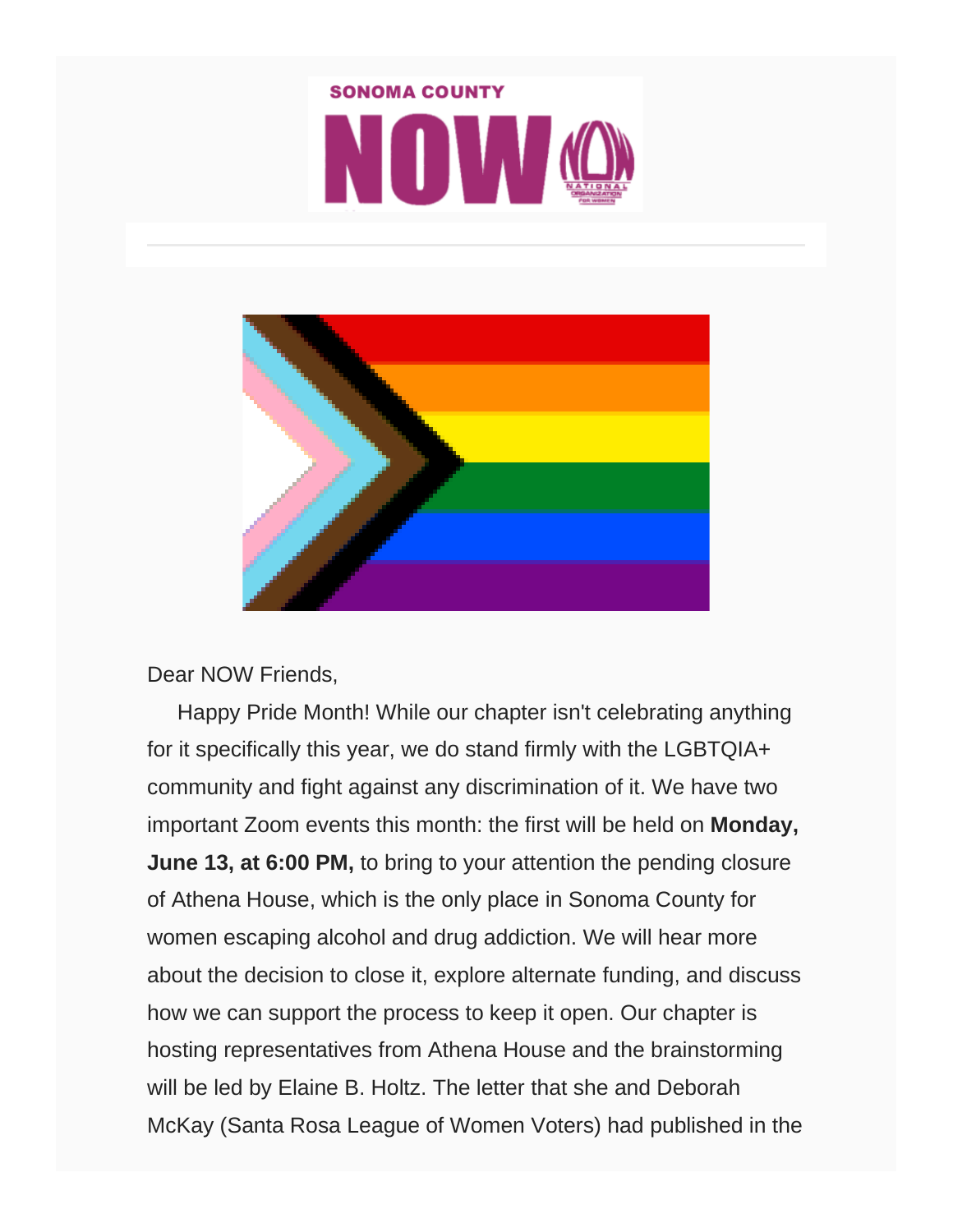*Peace Press* on May 25th is printed below. We will send further details as the date grows closer.

 The second event where we will have a presence is the [Santa](https://www.sonomacountyjuneteenth.com/)  [Rosa MLK/Juneteenth](https://www.sonomacountyjuneteenth.com/) celebration on June 18th. Look for Elaine and me at a table that will have materials on NOW and on Elaine's radio show, *Women's Spaces,* on KBBF 89.1 FM. Please plan to attend both events to become even more informed about what's occurring in our county!

 Finally, we had a wonderful session with Carl Tennenbaum on June 2, whom we endorsed as the best candidate for Sonoma County Sheriff. The recording link is on our [Facebook](https://www.facebook.com/groups/sonomacountynow) page and on our [YouTube](https://studio.youtube.com/channel/UCIgTr7_29T8COX2MNul_Q8g) channel.

> --Amy Nykamp President, Sonoma County NOW

[View this email in your browser](https://mailchi.mp/nowsonoma/now-sonoma-june-events-13465420?e=%5bUNIQID%5d)

#### **The End of Athena House?**

 It is appalling that the California Human Development Corporation is eliminating a model program, Athena House, which has helped thousands of women turn around their lives. Think of how many women and children have been helped in the past 30 years.

 CHDC states that they are the only location of CHDC that is operating this kind of program. Does that mean it should end? No, it means it is a model program which should be replicated throughout our state in many other communities. We have a rampant problem in our communities of drugs and alcohol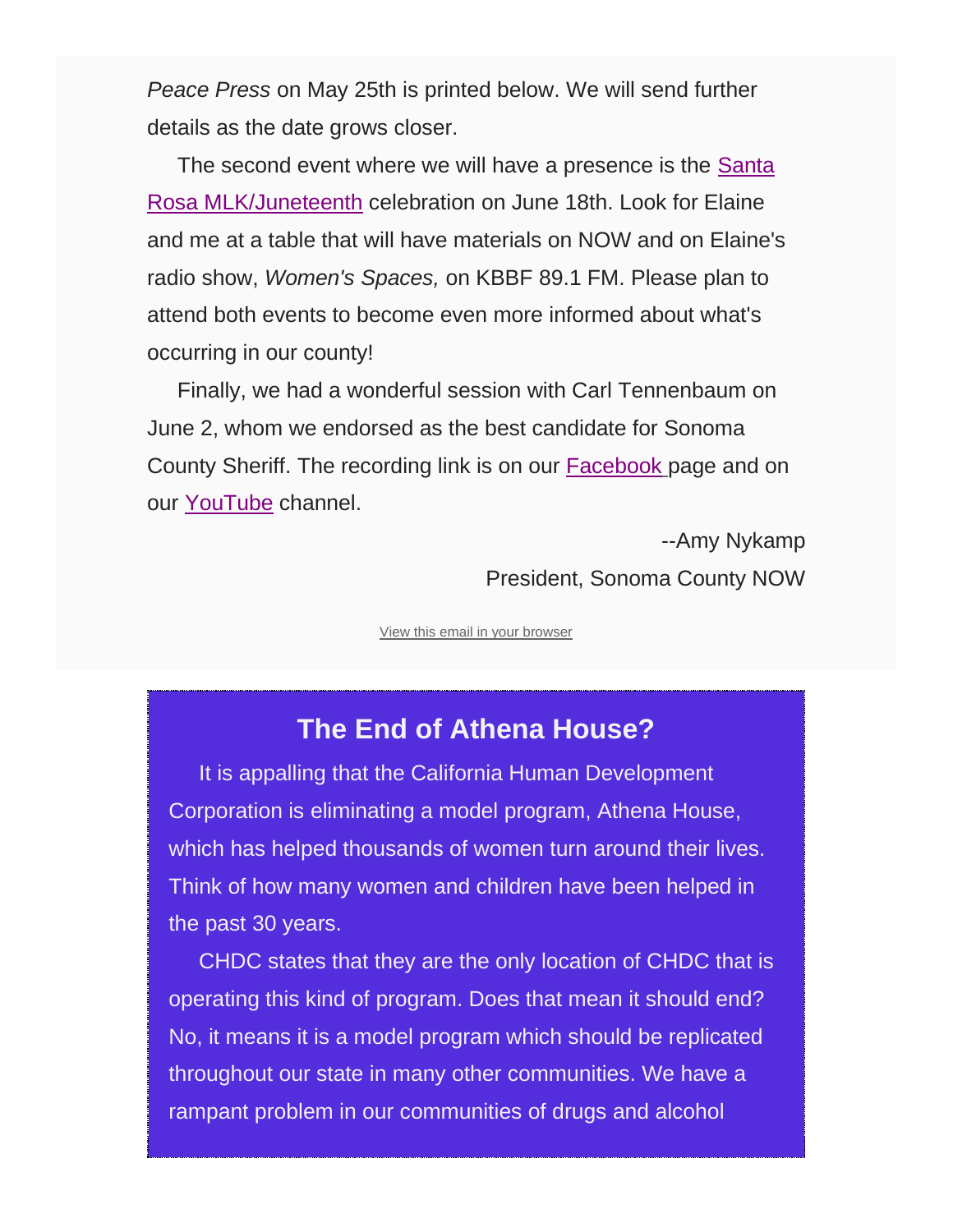abuse, which is destroying lives and families. It that the time to terminate a program with a proven record of success in assisting women in address their addition and reclaiming their lives? No.

 We, as a community of women, need to come together to save this program. We need to share why and how it has been able to help thousand of women and children. We need to recognize it as a vital and necessary service to our community.

 All the local women's organizations need to join our voices together to demand that this vital service to our community be restored, funded, and supported to continue this essential work.

 The impacted children of our community will thank us, all the women struggling with reclaiming their sobriety will thank us, as will their grandchildren and families. We cannot sit by silently and let Athena House slip away.

 We need our elected officials both local and state to find new funding for this important program for women. It is so amazing that we can find billions for wars, we can find billions to support wars but domestically we have a habit of letting these programs just fade away never thinking of the consequences.

 On June 13 at 6pm the National Organization for Women will be holding a Zoom to gather the women in our community to stand up and speak out against the elimination of this program. We want our elected officials to do their job and work diligently to find funding for this organization. Go to their Facebook Sonoma County NOW Chapter,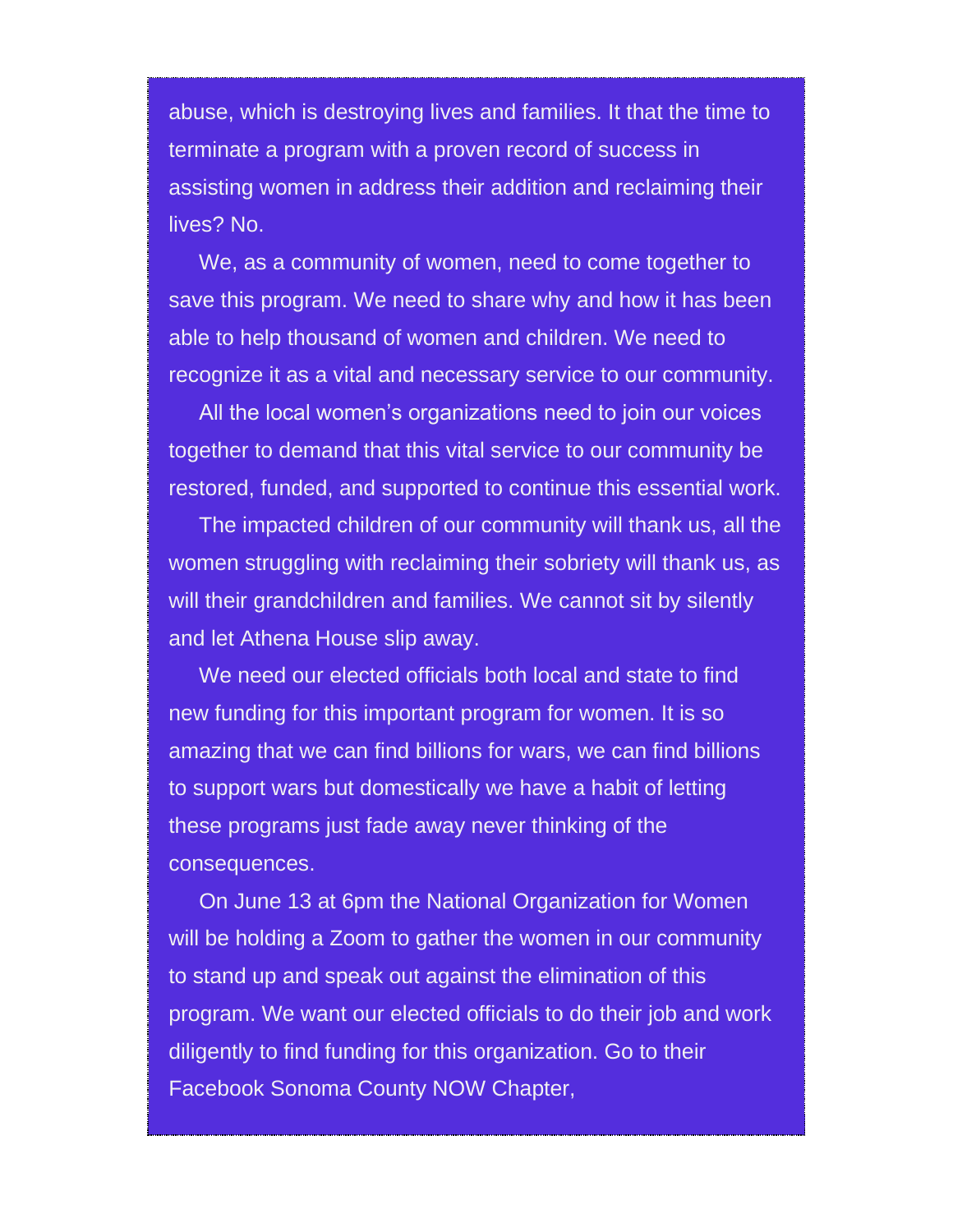[www.facebook.com/groups/sonomacountynow](http://www.facebook.com/groups/sonomacountynow) for Zoom

information. By our silence we give our consent.

Elaine B. Holtz and Deborah McKay

Visit our Sonoma County NOW site for news, links, and information: <http://www.nowsonoma.org/>

**(707) 545-5036**

**P.O. Box 6223**

**Santa Rosa, CA 95406**

**Facebook:** <https://www.facebook.com/groups/sonomacountynow> **YouTube:** [https://studio.youtube.com/channel/UCIgTr7\\_29T8COX2MNul\\_Q8g](https://studio.youtube.com/channel/UCIgTr7_29T8COX2MNul_Q8g)

# **About NOW**

As the grassroots arm of the women's movement, the National Organization for Women is dedicated to its multi-issue and multistrategy approach to women's rights, and is the largest organization of feminist grassroots activists in the United States. NOW has hundreds of chapters and hundreds of thousands of members and activists in all 50 states and the District of Columbia. Since our founding in 1966, NOW's purpose is to take action through intersectional grassroots activism to promote feminist ideals, lead societal change, eliminate discrimination, and achieve and protect the equal rights of all women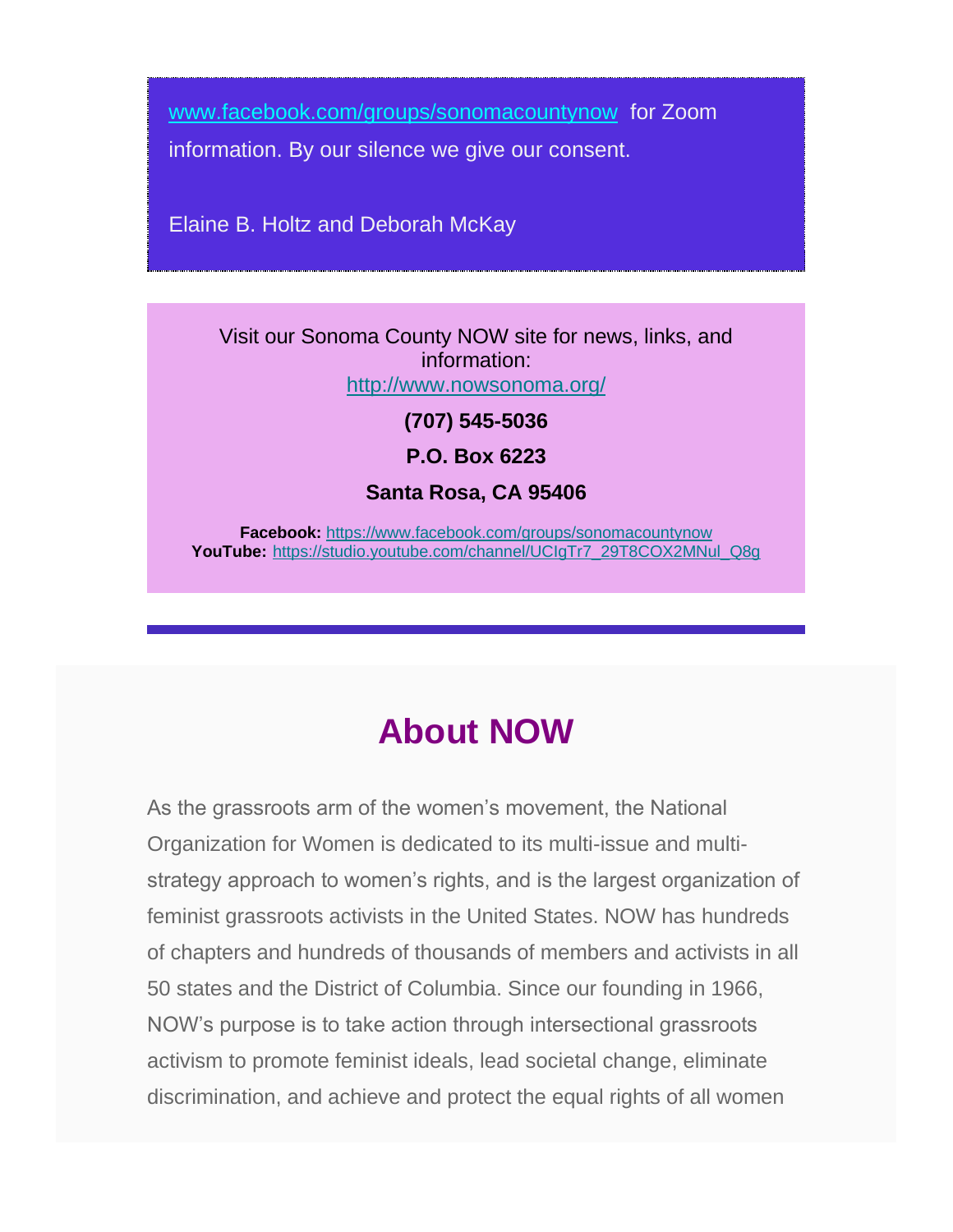and girls in all aspects of social, political, and economic life.

## **Core Issues**

NOW is a multi-issue, multi-strategy organization that takes a holistic approach to women's rights. Our priorities are winning economic equality and securing it with an amendment to the U.S. Constitution that will guarantee equal rights for women; championing abortion rights, reproductive freedom and other women's health issues; opposing racism; fighting bigotry against the LGBTQIA community; and ending violence against women.

#### **[Reproductive Rights and Justice](https://now.org/issues/abortion-rights-reproductive-issues/)**

NOW fully supports safe and legal abortion, affordable and effective birth control and other contraception, and reproductive health education for all.

#### **[Economic Justice](https://now.org/issues/economic-justice/)**

NOW advocates for a wide range of economic justice issues, women's freedom and success and intertwined with racial justice, reproductive freedom, and other systems of oppression.

#### **[Ending Violence Against Women](https://now.org/issues/stopping-violence-against-women/)**

NOW recognizes violence against women as the broad and interconnected issue that it is, addressing oppressive structures and attitudes in our nation.

### **[Racial Justice](https://now.org/issues/promoting-diversity-ending-racism/)**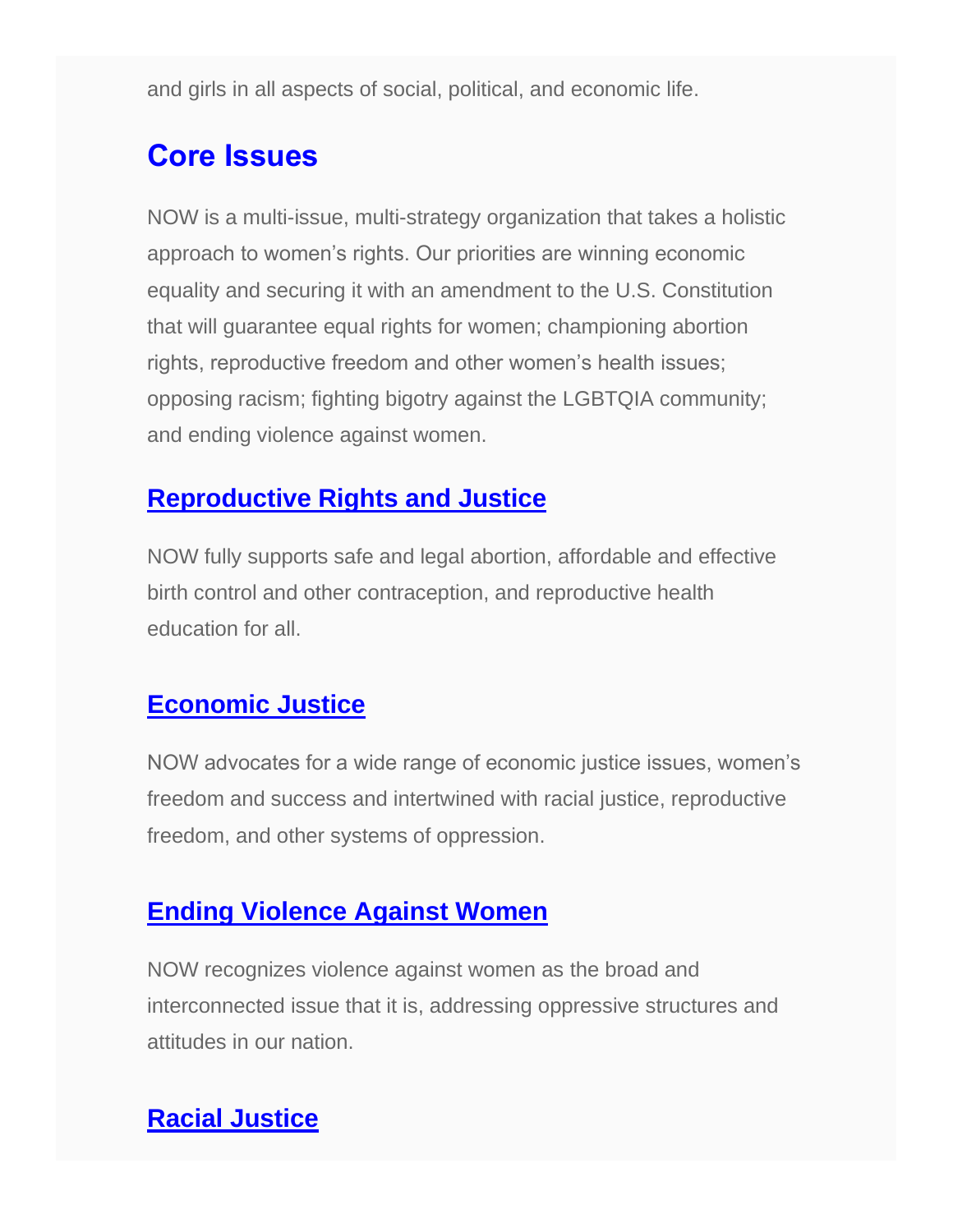A leader in civil rights since 1966, NOW continues to fight for equal opportunities for women of color in all areas including employment, education, and health care.

### **[LGBTQIA+ Rights](https://now.org/issues/lgbtq-rights/)**

NOW is committed to fighting discrimination based on sexual orientation or gender identity in all areas.

#### **[Constitutional Equality](https://now.org/issues/constitutional-equality/)**

NOW is a proud supporter of the Equal Rights Amendment and prioritizes giving women explicit protections in the United States Constitution.

For additional infornatuon go to: <https://now.org/about/>

|                                                                                                           | <b>MEMBERSHIP AND RENEWAL FORM</b><br>□ Regular membership \$40/year □ \$75 2 yrs □ \$115 3 yrs<br>□ Reduced dues: \$10-30/year |                                     |
|-----------------------------------------------------------------------------------------------------------|---------------------------------------------------------------------------------------------------------------------------------|-------------------------------------|
| Name                                                                                                      |                                                                                                                                 |                                     |
| <b>Address</b><br>Phone                                                                                   |                                                                                                                                 | ATIO<br><b>DRGANIZATI</b><br>ne waw |
| Email                                                                                                     |                                                                                                                                 |                                     |
|                                                                                                           | Sonoma County Chapter #CA0660                                                                                                   |                                     |
| Mail with check to: National Organization for Women,<br>1100 H Street NW, Suite 300, Washington, DC 20005 |                                                                                                                                 |                                     |